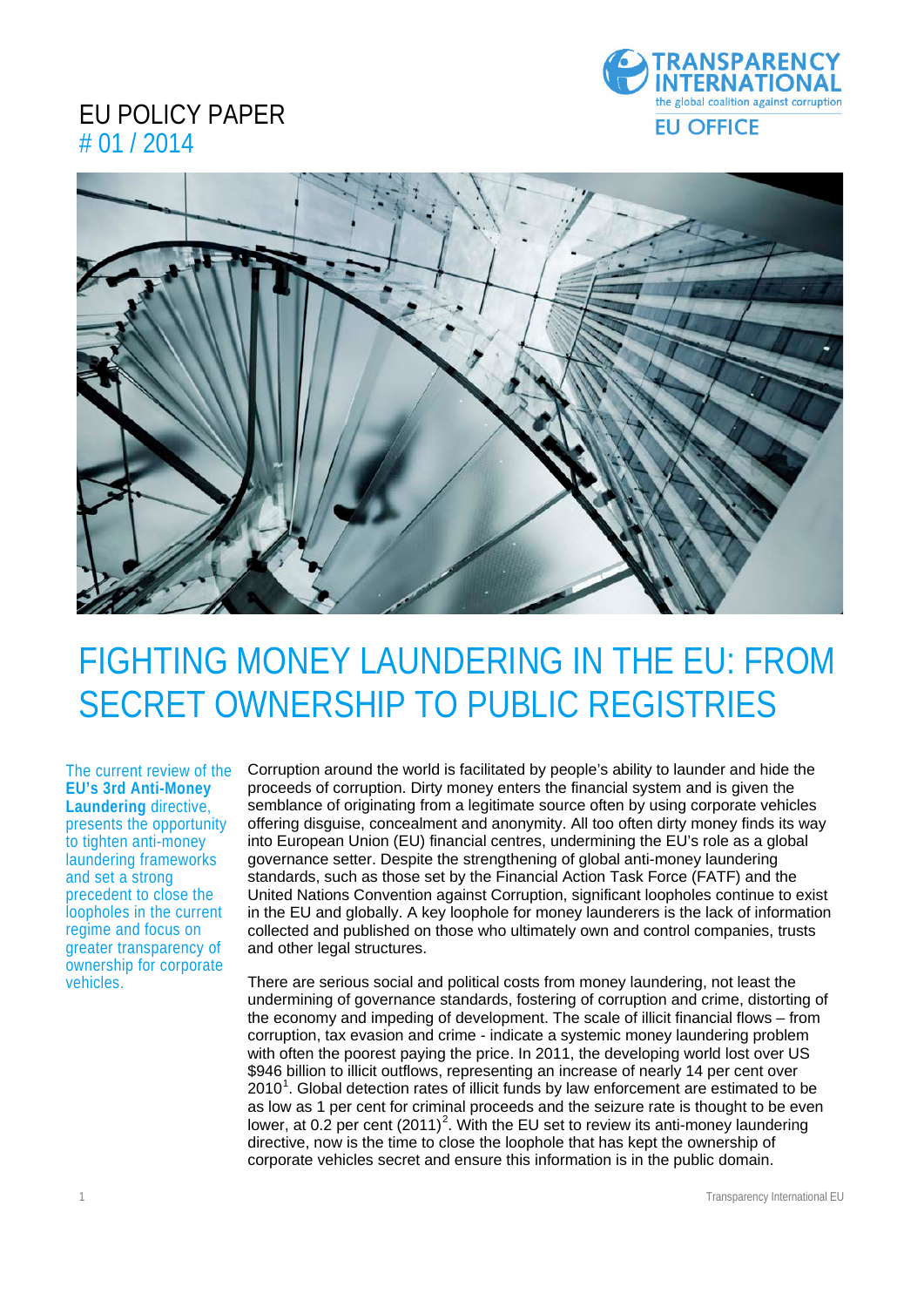## THE ISSUE CLOSING THE LOOPHOLES

Public information about who has ultimate control and ownership of a company (the beneficial owner) is vital to fight financial crime and corruption effectively (see side bar). Companies involved in money laundering typically rely on being able to deposit their assets with a bank. $6$  Without knowing the beneficial owner it is impossible for a bank to conduct a risk-based assessment and determine the legitimacy of the assets. Many studies have shown how anonymous shell companies and other corporate vehicles (such as trusts and foundations) are used as the conduit for the proceeds of corruption, tax evasion and other crimes.

Despite an important need for beneficial ownership information, few EU jurisdictions require these structures to share this information with their national authorities and currently no country makes this information freely available to the public<sup>[7](#page-3-1)</sup>. According to the Organisation for Economic Co-operation and Development (OECD),<sup>[8](#page-3-2)</sup> 16 of the 21 EU countries that are a member of FATF are either non-compliant or partially compliant with its recommendation<sup>[9](#page-3-3)</sup> on corporate beneficial ownership, and none are fully compliant regarding beneficial ownership of other legal arrangements (such as trusts). On a more positive note, following the Group of 8 (G8) summit in 2013, a number of countries have promised to create a central registry of companies' beneficial ownership and many of the UK's overseas territories may follow suit.

After companies, trusts are the second most important vehicle used for corruption purposes, as identified by the World Bank and UN Office on Drugs and Crime.<sup>[10](#page-3-4)</sup> This number is likely to be even higher as the misuse of trusts may be underreported. Any initiatives which would seek to shed light on beneficial ownership but fail to include trusts, foundations and other legal structures would leave open a significant money laundering loophole. As companies become more transparent, money launderers could exploit other corporate vehicles and simply reallocate their cash. So far few anti-money laundering measures have taken trusts, foundations and other structures into account. A positive example is France which adopted a law establishing a public register for trusts in 2013.<sup>[11](#page-3-5)</sup>

## FINDING OUT WHO IS IN CONTROL

Control of a company, trust or alternative legal structures depends on the type of legal arrangement and can be exercised through legal ownership, contractually or informally. For companies, ultimate control is most often held by shareholders. Understanding who is in control of a corporate vehicle is essential for anti-money laundering purposes in order to identify the true person(s) behind it. However, special purpose companies may be structured in such a way that shareholders are meaningless and control is exercised through nominee managers and trust arrangements. Such situations complicate efforts by financial institutions and other service providers to ascertain the beneficial owner(s) and due diligence procedures should therefore go beyond basic checks to determine the person ultimately in control.

By their very nature, "ownership" is not a concept easily applied to trusts. Trusts lend themselves ideally to money laundering as they explicitly separate ownership from control. Given the myriad of forms that trusts can take, several different people could qualify as the beneficial owner depending on the case. This makes it essential that for purposes of anti-money laundering compliance, beneficial ownership information for trusts is understood to embrace the widest possible scope and include all those persons relevant to the trust.

### WHO IS THE REAL OWNER?

A beneficial owner is the real person who ultimately owns, controls or benefits from a company or trust fund and the income it generates.

According to Transparency International, the term *beneficial owner* is used to contrast with the legal or nominee company owners and with trustees, all of whom might be registered as the legal owners of an asset without actually possessing the right to enjoy its benefits. Complex and opaque corporate structures set up across different jurisdictions, make it easy to hide the beneficial owners, especially when nominees are used in their place and when part of the structure is incorporated in a secrecy jurisdiction.<sup>[3](#page-3-6)</sup>  $\overline{a}$ 

### PURSUING HIDDEN OWNERS: THE MAGNITSKY SCANDAL

Sergei Magnitsky was a Russian lawyer who died in prison in 2009 after exposing and testifying against senior Russian officials who were allegedly involved in a major corruption scandal.

As a lawyer for the US investment firm Hermitage, Magnitsky revealed that senior Russian officials were allegedly using Hermitage-owned assets to fraudulently reclaim US \$230 million in taxes. The funds stolen from his client reportedly disappeared into a maze of anonymous companies, crooked banks and offshore accounts<sup>[4](#page-3-7)</sup>. Law enforcement and investigative journalists following the money trail have reported on links to anonymous companies in Moldova, the United Kingdom, British Virgin Islands and Cyprus, as well as banks in Austria, Cyprus, Estonia, Finland and Lithuania.<sup>4</sup>

To this day the whereabouts of hundreds of millions of dollars are still unknown, reportedly locked beyond opaque anonymous structures.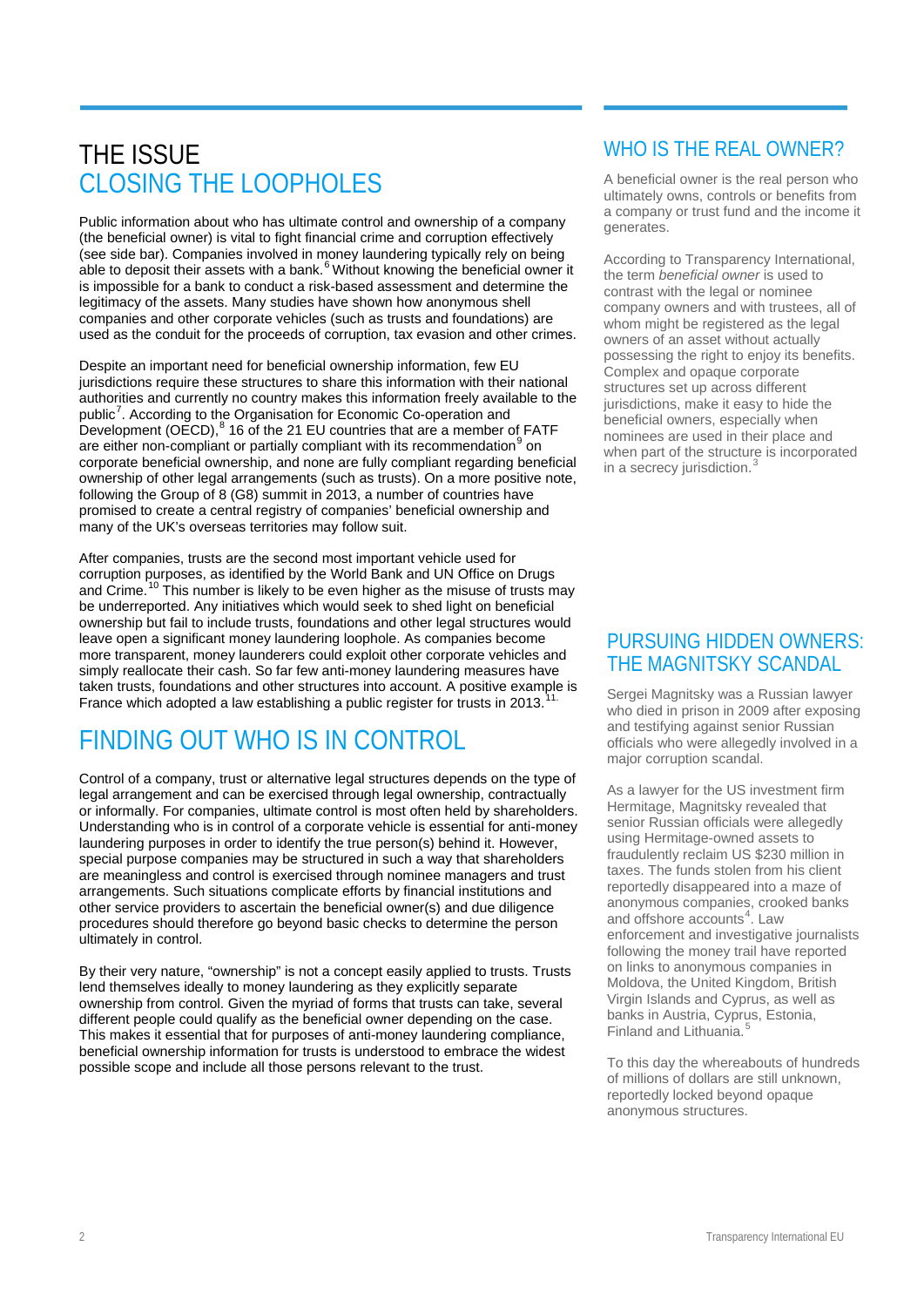## REAPING THE BENEFITS OF GOING PUBLIC

Making ownership information freely available in the EU is in the public interest (see side bar). Public registers would allow civil society, academics, journalists and ordinary citizens to scrutinise who owns companies and other legal structures, as well as to identify false or incomplete information and detect crime and corruption. Making beneficial ownership information available to the public is also likely to be cost-effective. Two cost-benefit analyses carried out by the European Commission in 2007 and by the UK Companies House in 2002 found that it would be more cost effective than keeping the registers closed.

Public registers can also enable government institutions to do their work better. For law enforcement, having critical information on beneficial ownership accessible, discreetly and at short notice, would greatly aid cross-border investigations. If ownership information is available only on demand, there is a real risk that money launderers will receive advance warning of an investigation and shift their assets to a different jurisdiction where they can be hidden again. Ultimately, the inability of law enforcement to obtain immediate information on beneficial ownership undermines its ability to combat corruption and financial crime. Public registers will also allow for greater information sharing and assistance in investigations between countries outside the EU.

There is also a business case for public information on ownership. While financial institutions are obliged to verify the identity of their clients through due diligence procedures, they often fail to do so. Recent consultations by FATF in 2011<sup>[13](#page-3-9)</sup> and the European Commission in 2012<sup>[14](#page-3-10)</sup> have found leading banking associations broadly in favour of increased transparency around beneficial ownership as a way to facilitate their due diligence obligations. The European Banking Federation has stated in its contribution for the review of the EU Anti-Money Laundering Directive that public registries are "imperative if credit and financial institutions are expected to discharge their obligations concerning Beneficial Ownership identification". In addition, public registers are also likely to free up additional resources and result in lower legal and reputational risks for banks. Still, banks have a responsibility to conduct further due diligence and not rely solely on information from public registers (see side bar).

<span id="page-2-1"></span><span id="page-2-0"></span>Public registers will also enable the business community to identify who owns the companies they are trading with, and thus better inform investment decisions within a healthy, functioning market economy. This point has also been made by the major business groups in the UK such as the Institute of Directors.<sup>[15](#page-3-11)</sup> While businesses would have to provide information on their beneficial ownership to the public, this would not be a complicated exercise for most companies as their ownership structures are relatively simple. Companies that use multijurisdictional structures and that separate beneficial ownership from legal shareholding could face an additional reporting burden. However, given that these types of structures are often abused for money laundering or tax avoidance purposes, the additional requirements are warranted. To keep a level playing field and maximise their benefit, public registries must be made public in all EU member states as well as internationally.

## RECOMMENDATIONS

#### *For the 4th EU Anti-Money Laundering Directive:*

- Each EU Member State must collect beneficial ownership information in **public registers** that are freely available and in machine-readable formats.
- Publicly available information for each beneficial owner of a **company, trust or other legal arrangements** should include: full name, birth date, nationality, address of the registered office and the principle place of business (if different), as well as a description of how the ownership or control is exercised (such as the per cent of shares held).

### PUBLIC VS. PRIVATE?

Privacy has been raised as a legitimate concern for the creation of public registries of beneficial ownership. This is particularly the case for trusts which are often used to hold money in trust for family members and for estate planning purposes. However, given the scale of financial crime made possible through corporate vehicles in the EU, privacy concerns need to be balanced against the need to prevent crime.

The European Court of Justice has supported this view, stating that limitations to data protection can be made when "necessary and genuinely meet objectives of general interest recognised by the European Union or the need to protect the rights and freedoms of others."

Further, the information collected for each beneficial owner would be limited to what is strictly necessary: full name, birth date, business address, nationality, and a description of how the ownership or control is exercised. Important precedents already exist in many countries where information is publicly reported for the general interest, including political donations, lobbying activities and salaries of public officials.

### CLOSING THE CIRCLE ON DUE DILIGENCE

Creating public registers of beneficial ownership (for companies, trusts and other legal structures) is not a "silver bullet" for tackling money laundering, and should not serve as an excuse for ineffective enforcement of Know Your Customer (KYC) policies by EU banks and other related due diligence measures.

Although more reliable and updated beneficial ownership information should make it easier for the financial sector to comply with anti-money laundering regulations, this alone is not enough.

As a result of greater transparency of beneficial ownership, governments and banking supervisory authorities should require banks to go further and improve their KYC procedures. In particular, efforts are needed at the EU level to improve information sharing between EU Member States regarding politically exposed persons (PEPs), which are at high risk for money laundering and other illicit activities.